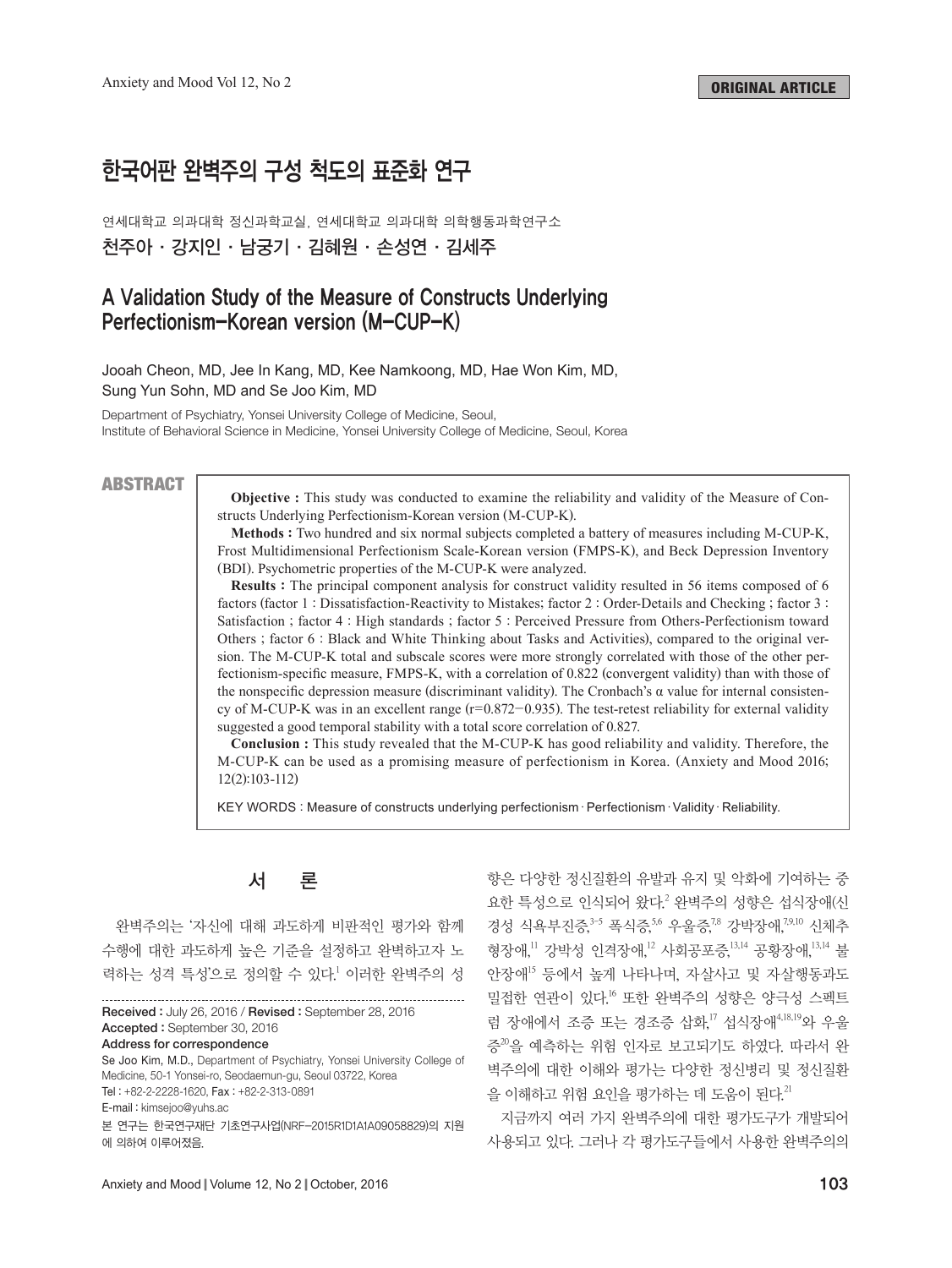개념은 서로 차이가 있다. 또한 단순한 일차원적 척도(Burns Perfectionism Scale, BPS)에서부터 다차원적 척도(Frost Multidimensional Perfectionism Scale : Frost MPS, Hewitt & Flett MPS), 보다 정교한 다차원적 척도(Almost Perfect Scale-Revised, APS-R)에 이르기까지 다양하다. <sup>21</sup> 1980년대 후반부터 완벽주의는 개인 내적인 측면 뿐만 아니라, 대인관 계에서의 맥락도 함께 고려해야 하는 다차원적인 성질을 지 닌 특성이라는 주장이 제기되면서, 1,8 최근에는 다차원적인 관 점을 반영하는 완벽성향 척도의 개발이 이루어졌다.

그러나 아직까지는 서로 개념적 차이가 있는 다양한 평가 도구로 완벽주의 성향을 평가하고 있다. 이러한 개념 및 측정 도구의 차이로 인해, 완벽주의와 다양한 정신병리 및 정신질 환과의 연관성을 이해하는 데 제한이 있었다. <sup>2</sup> 이런 이유로 기존 완벽주의 척도들의 여러 구성 요소들을 통합하고 정리 하여 하나의 포괄적인 척도를 만들기 위한 시도가 이루어졌 으며, 최근 완벽주의 척도 15개를 통합한 완벽주의 구성 척도 (Measure of Constructs Underlying Perfectionism, 이하 M-CUP)가 개발되었다. M-CUP은 완벽주의적 행동의 이해 에 중요하다고 알려진 여러 성격 특성들을 통합한 포괄적인 척도이다. 원척도는 9개의 요인으로 구성되어 있으며, 자아존 중감, 신경증(neuroticism) 등 완벽주의와 관련은 있으나 다 른 특성들을 주로 반영하는 요소들은 제외하였기 때문에, 기 존 척도들에 비해 좀 더 완벽주의에 특이적이다. $^{22}$ 

그러므로, 본 연구에서는 완벽주의에 대한 포괄적인 이해 를 제공할 것으로 기대되는 M-CUP의 한국어판을 개발하고 표준화 하고자 한다.

### 대상 및 방법

#### 연구 대상

2011년 8월부터 2012년 7월까지 인터넷 광고를 통해 모집 된 19세 이상 25세 이하의 성인 206명이 연구에 참여하였다. DSM-IV(Diagnostic and Statistical Manual of Mental disorder, fourth edition)에 근거하여 정신과적 현증 또는 과거 력이 없는 경우에 연구에 포함되었으며, 신경과적 질환 또는 외상성 뇌질환이 있거나 약물 복용 과거력이 있는 경우는 제 외하였다. 연구 참여자 중 설문지 일부가 누락된 2명을 제외 하여, 204명이 최종 분석에 포함되었다. 참가자들은 본 연구 의 목적과 내용에 대한 설명을 듣고 자발적인 동의 하에 연 구에 참여하였다. 본 연구는 세브란스 정신건강병원 임상연 구심의위원회의 승인을 받았다.

#### 연구 방법

### 한국어판 완벽주의 구성 척도(Measure of Constructs Underlying Perfectionism-Korean version, M-CUP-K)의 제작

Agnes M. Stairs 등이<sup>22</sup> 2012년에 개발한 M-CUP를 원저 자의 허락을 얻어 한글로 번역하였다. 먼저 정신과 전문의 3 인이 각자 초벌 번역하였고, 이것을 함께 검토, 수정하여 1개 의 초벌번역본을 만들었다. 초벌 번역본은 다시 영어와 한국 어에 능통한 정신과 전문의 1인에 의해 검토되었다. 마지막으 로 국어학자의 자문을 구하여 한국어판 완벽주의 구성 척도 를 완성하였다. 기존의 M-CUP는 61개의 문항으로 구성된 자 가보고 평가척도로 각 문항들은 9개의 차원으로 구분된다 : 1) 정리정돈(Order, 9문항), 2) 성취감(Satisfaction, 9문항), 3) 세부사항에 대한 집착과 확인(Details and Checking, 5문 항), 4) 타인에 대한 완벽성추구(Perfectionism toward Others, 6문항), 5) 자신에 대한 높은 기준(High Standards, 6문 항), 6) 수행에 대한 흑백사고의 오류(Black and White Thinking about Tasks and Activities, 4문항), 7) 타인으로부 터 느끼는 압박(Perceived Pressure from Others, 6문항), 8) 자신에 대한 불만족감(Dissatisfaction, 9문항), 9) 실수에 예민함(Reactivity to Mistakes, 7문항) 각 항목들에 대해 설 문 대상자가 얼마나 동의하는지에 따라 1="매우 동의 안 함" 에서 5="매우 동의함"으로 평정한다. 검사-재검사 신뢰도 평 가를 위해, 103명에 대해 4~5주 간격을 두고 재평가를 하였다.

#### 임상 양상의 평가

한국어판 다차원적 완벽주의 성향척도

(Frost Multidimensional Perfectionism Scale-Korean version, FMPS-K)

Frost 등의<sup>1</sup> 다차원적 완벽주의 척도(Multidimensional Perfectionism Scale, FMPS)를 현진원이<sup>23</sup> 번역한 것을 사용 하였다. 한국어판 다차원적 완벽주의 성향척도(Frost Multidimensional Perfectionism Scale-Korean version, 이하 FMPS-K)는 완벽주의 성향을 평가하는 35항목의 자가평가 질문지이다. 여섯 개의 하위 척도, 즉 실수에 대한 염려(Concern and mistake) 9문항, 개인적 기준(Personal standards) 7문항, 부모의 기대(Parental expectations) 5문항, 부모의 비 판(Parental criticism) 4문항, 수행에 대한 의심(Doubts about actions) 4문항, 조직화(Organization) 6문항으로 구분 된다. 각 항목들은 불편감의 정도를 5단계로 나누어 1="전혀 그렇지 않다"에서 5="매우 그렇다"로 평가된다. 하위 척도 및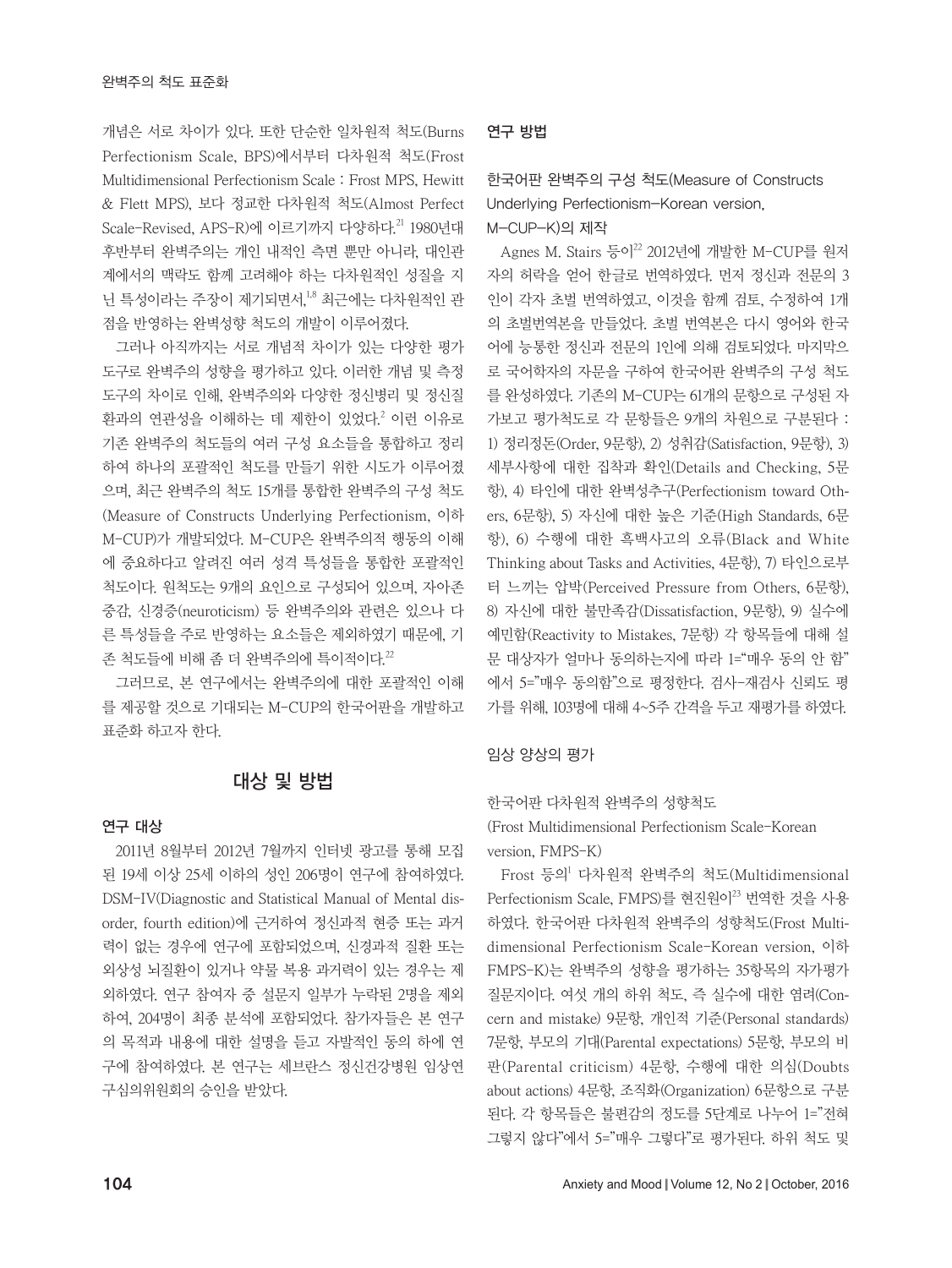대표적인 문항은 다음과 같다. 실수에 대한 염려('만일 내가 직장이나 학업에서 실패한다면, 난 한 인간으로서 실패한 것 이다'), 개인적 기준('스스로에게 상당히 높은 기준을 부과하 지 않으면 나는 시시한 사람이 되어버릴 것 같다'), 부모의 기 대('나의 부모님은 나에 대해 매우 높은 기준을 가지고 계신 다'), 부모의 비판('어렸을 때, 일을 완벽하게 해내지 못해서 야단맞은 적이 있다'), 수행에 대한 의심('나는 신중하게 어떤 일을 했는데도 그 일이 제대로 되지 않았다고 느낄 때가 자 주 있다'), 조직화('조직하고 체계화 하는 일은 나에게 매우 중 요하다').

#### Beck 우울척도(Beck Depression Inventory, BDI)

Beck 등이 개발한 우울 증상에 대한 자기 보고식 설문지 이다. 이 척도는 정서적, 인지적, 동기적 및 생리적 증상 영역 을 포괄하여, 우울증의 심각도를 측정하는 21개의 문항으로 구성된다. 이 척도는 0~3점 척도로, 총점은 0~63점까지이다. 본 연구에서는 이영호와 송종용이 번안하여 표준화한 한국 어판 Beck 우울척도를 사용하였다. 24

#### 통계분석

M-CUP-K의 구성 타당도(construct validity)와 내적 구 조는 주성분 분석법(principal component analysis), 직각회 전방법(varimax)으로 요인분석을 실시하여 확인하였다. 수렴 타당도(convergent validity)는 M-CUP-K 총점 및 각 하위 척도와 FMPS-K와의 상관관계를 분석하여 확인하였으며, 변별 타당도(discriminant validity)는 M-CUP-K 총점 및 각 하위척도와 BDI 점수 사이의 상관관계를 분석하였다. M-CUP-K의 내적 신뢰도는 Cronbach's α로 측정된 문항 내적 일관성 신뢰도(internal consistency reliability)와 M-CUP-K 총점과 하위척도와의 상관성 분석을 통해 확인하였다. 외 적 신뢰도는 4-5주 간격의 재검사를 통한 검사-재검사 신뢰 도(test-retest reliability) 분석을 통해 확인하였다. 통계적 유 의수준은 0.05로 처리하였다. 모든 자료는 SPSS(version 18.0, Chicago, IL, USA)로 분석하였다.

### 결 과

#### 연구대상자의 사회인구학적 및 임상적 특성

남자 108명, 여자 96명이 최종분석에 포함되었다. 평균 나 이는 20.50±2.08세, M-CUP-K 총점의 평균값은 199.54± 27.64점, FMPS-K 총점의 평균값은 103.94±17.43점, BDI 총 점의 평균값은 7.26±7.97이었다.

#### 타당도

#### 구성 타당도–요인 분석

먼저 Kaiser-Meyer-Olkin(KMO)의 표본적절성 측도 검 정과 Bartlett의 구형성 검정을 실시한 결과, 수집된 자료는 요 인분석을 하기에 적절하였다(Table 1). 스크리검사(scree plot) 결과 7요인부터는 고유값 간의 차이가 상대적으로 적었기 때 문에, 요인의 수를 6개로 지정하였다(Figure 1). 요인적재값

**Table 1.** KMO and bartlett's test

| Kaiser-meyer-olkin measure of sampling adequacy | 0.848              |          |
|-------------------------------------------------|--------------------|----------|
| Bartlett's Test of Sphericity                   | Approx. Chi-Square | 7782.248 |
|                                                 | df                 | 1540     |
|                                                 | Sig.               | 0.000    |

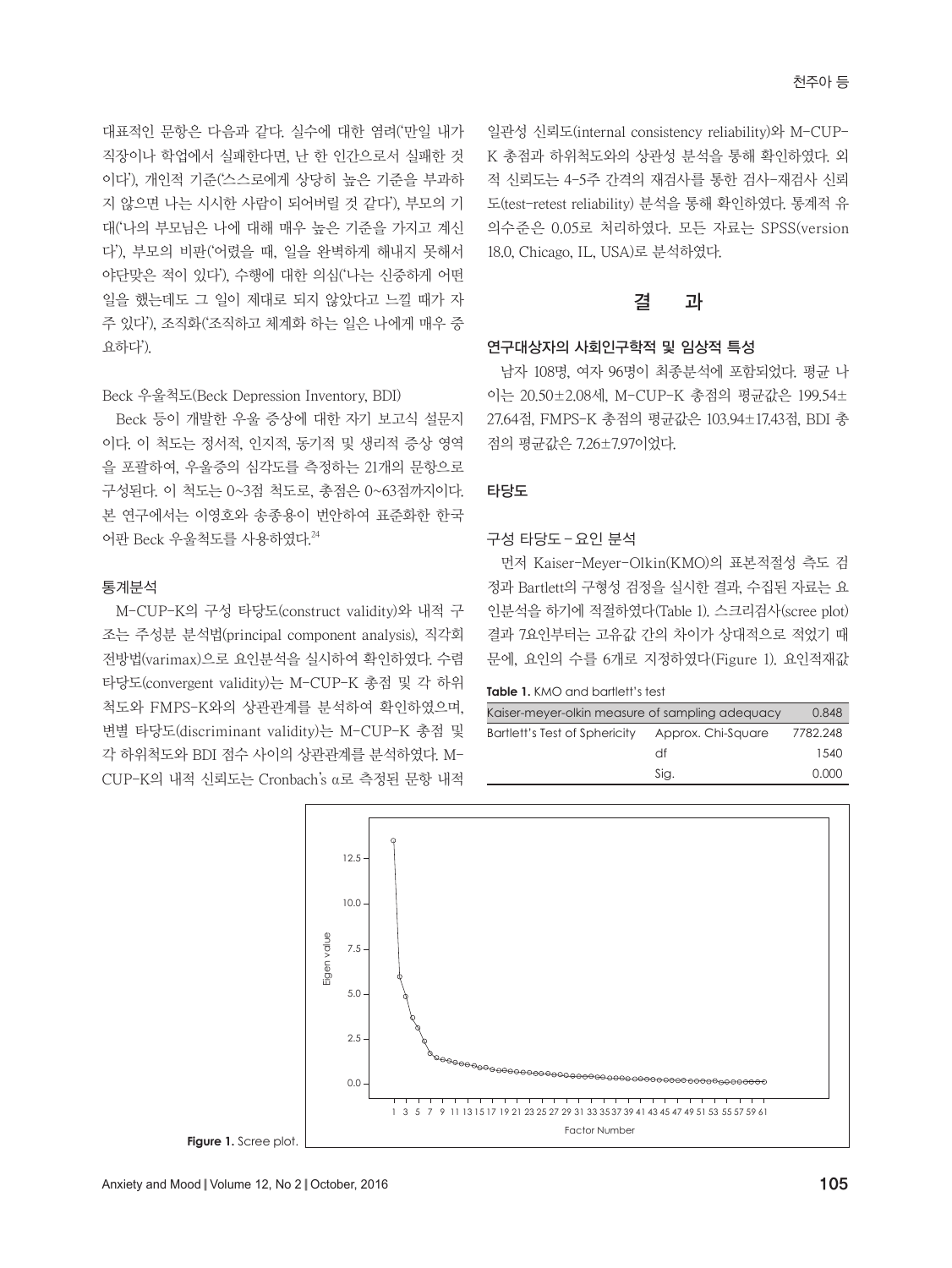**Table 2.** Principal component analysis of MCUP-K

| MCUP-K                                                |           |       | Subscale Factor 1 Factor 2 Factor 3 Factor 4 Factor 5 Factor 6 |       |       |       |  |
|-------------------------------------------------------|-----------|-------|----------------------------------------------------------------|-------|-------|-------|--|
| 33 내가 한 일은 대게 내 기준을 만족시키지 못한다.                        | D         | 0.735 |                                                                |       |       |       |  |
| 50 - 나는 자주 내가 한 일이나 성과에 대해 불만족스럽게 느낀다.                | D         | 0.733 |                                                                |       |       |       |  |
| 44 나는 자주 내가 되고 싶은 부류의 사람에는 못 미치는 것처럼 느낀다.             | D         | 0.676 |                                                                |       |       |       |  |
| 56 나는 언제나 나의 일이나 수행에 어떤 잘못이 있는 것처럼 느낀다.               | D         | 0.673 |                                                                |       |       |       |  |
| 21 내가 최선을 다 해도 항상 부족하다고 느낀다.                          | D         | 0.655 |                                                                |       |       |       |  |
| 45 실수를 하면 절망적인 느낌이 든다.                                | <b>RM</b> | 0.638 |                                                                |       |       |       |  |
| 52 나는 어떤 일을 완벽하게 하지 못하면 완전히 실패자처럼 느껴진다.               | RM.       | 0.632 |                                                                |       |       |       |  |
| 51   내가 최선을 다해도 다른 사람들이 만족하지 못할 것 같다.                 | D         | 0.617 |                                                                |       |       |       |  |
| 55 내가 업무에서 실수한 것을 발견하면 나는 과제 전체를 실패한 것                | <b>RM</b> | 0.605 |                                                                |       |       |       |  |
| 처럼 느낀다.                                               |           |       |                                                                |       |       |       |  |
| 46 나는 뭔가 하나가 잘못되면 아무것도 제대로 할 수 없다고 느낀다.               | RM.       | 0.570 |                                                                |       |       |       |  |
| 9 내가 한 일이 만족스럽게 느껴지는 경우는 거의 없다.                       | D         | 0.569 |                                                                |       |       |       |  |
| 5 나는 자주 나 스스로의 기준에 도달하지 못한다.                          | D         | 0.543 |                                                                |       |       |       |  |
| 38 나는 어떤 것을 완벽하게 하지 못하면 매우 불만스러워진다.                   | RM.       | 0.532 |                                                                |       |       |       |  |
| 16  실수를 할 때 나는 기분이 정말 나쁘다.                            | <b>RM</b> | 0.483 |                                                                |       |       |       |  |
| 15  내가 아무리 잘해도. 나는 여전히 그보다 더 잘 할 수 있었을 텐데             | D         | 0.455 |                                                                |       |       |       |  |
| 라고 느낀다.                                               |           |       |                                                                |       |       |       |  |
| 31 - 무엇인가를 하는 방식에 있어서, 나는 질서 정연하게 하는 것을 좋아<br>한다.     | $\circ$   |       | 0.817                                                          |       |       |       |  |
| 25 나는 물건이 항상 정리되어 있는 것이 좋다.                           | O         |       | 0.808                                                          |       |       |       |  |
| 2 나는 물건이 깔끔하게 정돈된 것이 좋다.                              | $\circ$   |       | 0.772                                                          |       |       |       |  |
| 12 -물건은 항상 제자리에 놓여 있어야 한다.                            | O         |       | 0.764                                                          |       |       |       |  |
| 19 나는 물건이 항상 순서대로 되어 있기를 바란다.                         | O         |       | 0.722                                                          |       |       |       |  |
| 36 나는 매우 깔끔한 사람이 되려고 애쓴다.                             | O         |       | 0.656                                                          |       |       |       |  |
| 47 나는 내가 체계적인 사람이라고 생각한다.                             | O         |       | 0.653                                                          |       |       |       |  |
| 6 _ 깔끔함은 나에게 매우 중요하다.                                 | $\circ$   |       | 0.649                                                          |       |       |       |  |
| 48 나는 세부사항이 맞는지 확실히 하기 위해 일을 여러 차례 확인한다.              | DC.       |       | 0.572                                                          |       |       |       |  |
| 41 나는 무엇인가를 검토할 때 작은 세부사항들을 자주 확인한다.                  | DC.       |       | 0.568                                                          |       |       |       |  |
| 32 나는 내가 한 것을 여러 번 확인하기 때문에 무엇인가를 하는데.<br>시간이 오래 걸린다. | DC.       |       | 0.559                                                          |       |       |       |  |
| 13 _흔히 나는 실수한 것을 찾기 위해 내가 한 일을 여러 번 확인한다.             | DC        |       | 0.554                                                          |       |       |       |  |
| 40 나는 언제나 매우 체계적이려고 노력한다.                             | $\circ$   |       | 0.505                                                          |       |       |       |  |
| 7 나는 실수가 없는지 확실히 하기 위해 자주 내 일을 꼼꼼히 확인한다.              | DC        |       | 0.474                                                          |       |       |       |  |
| 49 나는 과제를 완수하면 기쁨을 느낀다.                               | S         |       |                                                                | 0.818 |       |       |  |
| 37 - 무엇인가를 성취할 때 나는 만족감을 느낀다.                         | S         |       |                                                                | 0.807 |       |       |  |
| 20   일을 잘 했을 때 신이 난다.                                 | S         |       |                                                                | 0.769 |       |       |  |
| 27 일을 잘 하는 것은 매우 보람 있다.                               | S         |       |                                                                | 0.766 |       |       |  |
| 14 과제를 완수하면 나는 행복감을 느낀다.                              | S         |       |                                                                | 0.731 |       |       |  |
| 43 나는 무엇인가를 달성하고 나면 긍정적인 감정을 느낀다.                     | S         |       |                                                                | 0.724 |       |       |  |
| 8 나는 무엇인가를 완벽하게 해냈다고 느낄 때 매우 만족스럽다.                   | S         |       |                                                                | 0.711 |       |       |  |
|                                                       | S         |       |                                                                | 0.673 |       |       |  |
| 53 나는 뭔가를 잘 하면 내 일에 만족감을 느낀다.                         |           |       |                                                                |       |       |       |  |
| 4   내가 무엇인가를 잘 하면 기분이 매우 좋다.                          | S         |       |                                                                | 0.473 |       |       |  |
| 30   나는 분명히 높은 기준을 가지고 있다.                            | <b>HS</b> |       |                                                                |       | 0.816 |       |  |
| 24 나는 스스로에 대한 기준을 매우 높게 세우는 편이다.                      | <b>HS</b> |       |                                                                |       | 0.775 |       |  |
| ㅣ 나는 스스로에 대한 기준이 높은 사람이다.                             | <b>HS</b> |       |                                                                |       | 0.711 |       |  |
| 11 나는 목표가 매우 높다.                                      | <b>HS</b> |       |                                                                |       | 0.703 |       |  |
| 35 나는 스스로에게 높은 수준의 성과를 기대한다.                          | <b>HS</b> |       |                                                                |       | 0.680 |       |  |
| 39 나는 스스로에 대해 극도로 높은 기준을 세운다.                         | <b>HS</b> |       |                                                                |       | 0.551 |       |  |
| 28 사람들은 나에게 높은 수준의 성과를 기대한다.                          | PF        |       |                                                                |       |       | 0.880 |  |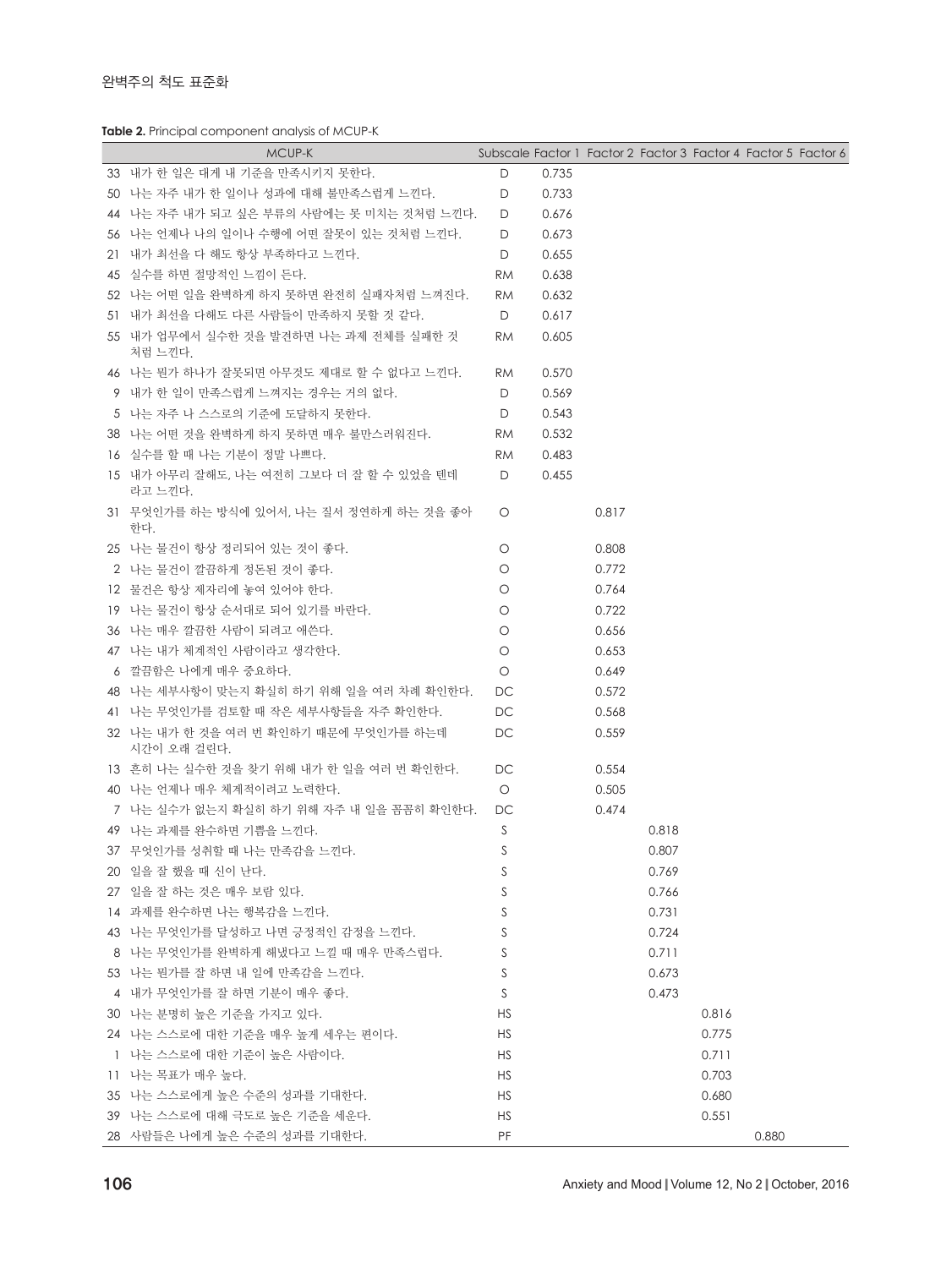**Table 2.** Principal component analysis of MCUP-K (continued)

|    | MCUP-K                                | Subscale Factor 1 Factor 2 Factor 3 Factor 4 Factor 5 Factor 6 |       |        |        |        |        |        |
|----|---------------------------------------|----------------------------------------------------------------|-------|--------|--------|--------|--------|--------|
|    | 17 사람들은 나에게 완벽함을 기대한다.                | PF                                                             |       |        |        |        | 0.854  |        |
| 10 | 사람들은 내가 완벽하기를 기대하다.                   | PF                                                             |       |        |        |        | 0.823  |        |
|    | 54 사람들은 나에게 많은 것을 기대한다.               | PF                                                             |       |        |        |        | 0.788  |        |
|    | 22  사람들은 내가 하는 모든 일에서 내가 성공하기를 기대하다.  | PF                                                             |       |        |        |        | 0.763  |        |
|    | 42 나는 친구들에게 많은 것을 기대한다.               | PT                                                             |       |        |        |        | 0.471  |        |
|    | 26 나에게 중요한 사람들에 대한 기준이 높다.            | PT                                                             |       |        |        |        | 0.463  |        |
|    | 3 나는 다른 사람들이 무슨 일이든 뛰어나게 해낼 것을 기대한다.  | PT                                                             |       |        |        |        | 0.455  |        |
|    | 29  완벽하게 할 수 없다면 그 일을 하지 않을 것이다.      | <b>BW</b>                                                      |       |        |        |        |        | 0.882  |
|    | 23 일을 완벽하게 하지 못하느니 아예 하지 않는 편이 낫다.    | <b>BW</b>                                                      |       |        |        |        |        | 0.842  |
|    | 34 、완벽하게 할 수 없다면 그 일을 하는 의미가 없다.      | <b>BW</b>                                                      |       |        |        |        |        | 0.813  |
|    | 18 만약 완벽하게 할 수 없다면, 나는 그 일을 하지 않을 것이다 | <b>BW</b>                                                      |       |        |        |        |        | 0.776  |
|    | Initial eigen values                  |                                                                |       |        |        |        |        |        |
|    | Total                                 |                                                                | 6.804 | 6.532  | 5.492  | 4.821  | 4.577  | 3.799  |
|    | % of variance                         |                                                                | 12.15 | 11.665 | 9.807  | 8.609  | 8.172  | 6.783  |
|    | Cumulative %                          |                                                                | 12.15 | 23.814 | 33.622 | 42.231 | 50.403 | 57.186 |

Factor 1 : 불만족감-실수염려(Dissatisfaction+Reactivity to Mistakes), Factor 2 : 체계성-확인(Order+Details and Checking), Factor 3 : 성취감(Satisfaction), Factor 4 : 높은 기준(High standards), Factor 5 : 타인 관련 완벽성(Perceived Pressure from Others+Perfectionism toward Others), Factor 6 : 흑백사고(Black and White Thinking about Tasks and Activities). MCUP-K : Measure of Constructs Underlying Perfectionism-Korean version, O : order, DC : details and checking, DS : dissatisfaction, RM : reactivity to mistakes, S : satisfaction, HS : high standards, PP : perceived pressure from others, BW : black and white thinking

(factor loading)이 0.4 미만인 4개 문항과, 요인적재값(factor loading)이 0.4는 넘으나 요인별로 크게 차이가 나지 않아 어 느 한 요인에 속한다고 볼 수 없는(요인1 : 0.448, 요인5 : 0.436) 1개 문항을 포함하여, 총 5개 문항을 제외하였다. 이렇 게 선정된 56개의 문항을 대상으로, 요인의 수를 6으로 지정 하여 다시 요인분석을 실시하였다. 최종 단계에서 56개의 문 항으로 요인분석을 실시한 결과 가장 적합한 문항구성을 이 루었으며 6요인의 전체 설명 변량(% variance)은 57.19%였다. M-CUP-K에 최종 포함된 문항들의 요인분석 결과는 Table 2와 같다. 9개의 요인으로 이루어진 원척도와는 달리 M-CUP-K는 6개의 요인으로 재구성됨에 따라, 일부 요인의 명 칭을 포함되어 있는 문항의 특성을 반영하여 수정하였다. 요 인 1은 '불만족감-실수염려(Dissatisfaction-Reactivity to mistakes) 요인으로 총 15문항으로 이루어져 있으며 전체 변 량의 12.15%을 설명하였다. 요인 2는 '체계성-확인(Order-Details and checking)' 요인으로 총 14문항으로 이루어져 있 으며 전체 변량의 11.67%를 설명하였다. 요인 3은 '성취감 (Satisfaction)' 요인으로 총 9문항으로 이루어져 있으며 전체 변량의 9.81%를 설명하였으며, 요인 4는 '높은 기준(High standards)' 요인으로 총 6문항으로 이루어져 있으며 전체 변 량의 8.61%를 설명하였고, 요인 5는 '타인 관련 완벽성(Perceived pressure from others-Perfectionism toward others)' 요인으로 총 8문항으로 이루어져 있으며 전체 변량의 8.17% 를 설명하였다. 요인 6은 '흑백사고(Black and White Thinking about Tasks and Activities)' 요인으로 총 4문항으로 이 루어져 있으며 전체 변량의 6.78%를 설명하였다.

#### 수렴 타당도

M-CUP-K의 총점 및 FMPS-K의 총점 간의 상관계수는 0.822였다. M-CUP-K와 FMPS-K 하위 척도의 상관성은 M-CUP-K의 불만족감-실수염려와 FMPS-K의 실수에 대 한 염려(Concern and mistake) 사이의 상관계수가 0.758, M-CUP-K의 체계성-확인과 FMPS-K의 조직화(Organization) 사이의 상관계수가 0.838, M-CUP-K의 높은 기준과 FMPS-K의 개인적 기준(Personal standards) 사이의 상관계 수가 0.803, M-CUP-K의 타인 관련 완벽성과 FMPS-K의 부모의 기대(Parental expectations) 사이의 상관계수가 0.493 으로 상대적으로 높은 상관관계를 보였다(Table 3).

#### 변별 타당도

M-CUP-K 총점과 BDI의 상관계수는 0.304였으며 각 하 위척도와 BDI의 상관계수는 Table 4와 같았다.

#### 신뢰도

Cronbach's α로 살펴본 내적 일관성 신뢰도 및 M-CUP-K 총점과 6개의 하위척도 사이의 상관계수는 각각 0.872~ 0.935, 0.497~0.770이었다(Table 5). 검사-재검사 신뢰도를 분 석을 위한 M-CUP-K 총점의 검사-재검사 상관계수는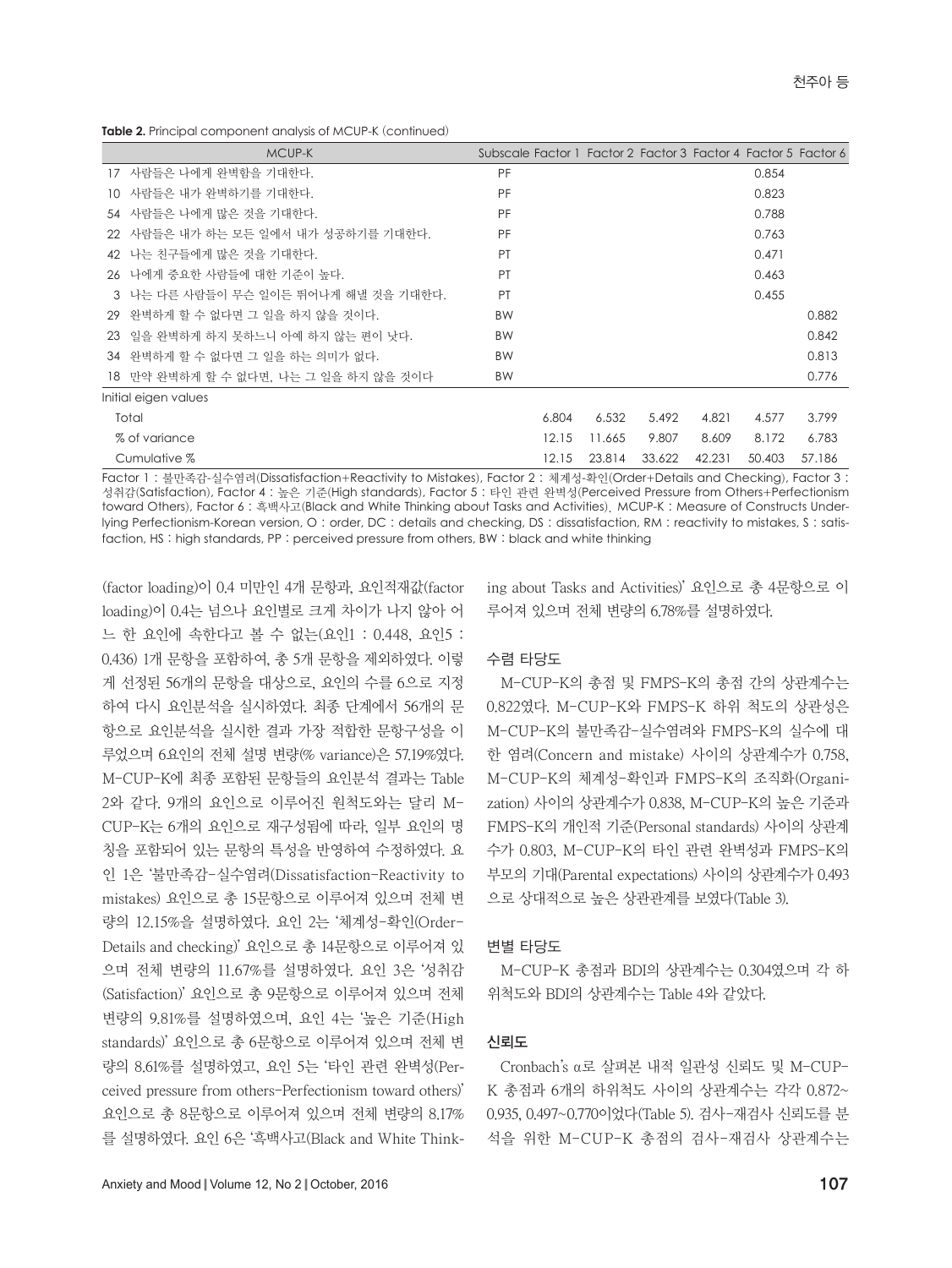|  | Table 3. Convergent validity of the MCUP-K <sup>+</sup> |  |  |  |  |
|--|---------------------------------------------------------|--|--|--|--|
|--|---------------------------------------------------------|--|--|--|--|

| MCUP-K                | <b>Total score</b> | Factor 1             | Factor 2             | Factor 3             | Factor 4             | Factor 5             | Factor 6             |
|-----------------------|--------------------|----------------------|----------------------|----------------------|----------------------|----------------------|----------------------|
| <b>FMPS-K</b>         |                    |                      |                      |                      |                      |                      |                      |
| Total                 | $0.822^{\dagger}$  | $0.678^{\dagger}$    | $0.526$ <sup>†</sup> | $0.364^{\dagger}$    | $0.584^{\dagger}$    | $0.511^+$            | $0.394^{\dagger}$    |
| Concern and mistake   | $0.690^{\dagger}$  | $0.758^+$            | $0.244^+$            | $0.333^{\dagger}$    | $0.443^+$            | $0.397^+$            | $0.407$ <sup>†</sup> |
| Personal standards    | $0.679^{\dagger}$  | $0.409$ <sup>1</sup> | $0.435^{\dagger}$    | $0.375^{\dagger}$    | $0.803$ <sup>1</sup> | $0.438$ <sup>1</sup> | 0.225                |
| Parental expectations | $0.391^{\dagger}$  | $0.320^{\dagger}$    | 0.125                | 0.206                | $0.271$ <sup>†</sup> | $0.493$ <sup>1</sup> | 0.126                |
| Parental criticism    | $0.314^{\dagger}$  | $0.414^+$            | 0.031                | 0.063                | 0.111                | $0.318^+$            | $0.219$ <sup>t</sup> |
| Doubts about actions  | $0.583^{\dagger}$  | $0.603^{\dagger}$    | $0.357^+$            | $0.168*$             | $0.335^{\dagger}$    | $0.278$ <sup>†</sup> | $0.323$ <sup>1</sup> |
| Organization          | $0.552^+$          | $0.199^{\dagger}$    | $0.838^{\dagger}$    | $0.204$ <sup>1</sup> | $0.258$ <sup>†</sup> | 0.11                 | $0.254$ <sup>T</sup> |

Factor 1 : 불만족감-실수염려(Dissatisfaction+Reactivity to Mistakes), Factor 2 : 체계성-확인(Order+Details and Checking), Factor 3 : 성취감(Satisfaction), Factor 4 : 높은 기준(High standards), Factor 5 : 타인 관련 완벽성(Perceived Pressure from Others+Perfectionism toward Others), Factor 6 : 흑백사고(Black and White Thinking about Tasks and Activities). \* : p<0.05, †: p<0.01, ‡: Pearson's correlation coefficients. MCUP-K : Measure of Constructs Underlying Perfectionism-Korean version, FMPS-K : Frost Multidimensional Perfectionism Scale-Korean version

Table 4. Discriminant validity of the MCUP-K<sup>+</sup>

| MCUP-K      | <b>BDI</b>        |
|-------------|-------------------|
| Total score | $0.304^{\dagger}$ |
| Factor 1    | $0.530^+$         |
| Factor 2    | 0.033             |
| Factor 3    | 0.002             |
| Factor 4    | 0.127             |
| Factor 5    | $0.150*$          |
| Factor 6    | $0.147*$          |

Factor 1 : 불만족감-실수염려(Dissatisfaction+Reactivity to Mistakes), Factor 2 : 체 계 성-확 인(Order+Details and Checking), Factor 3 : 성 취 감(Satisfaction), Factor 4 : 높 은 기 준(High standards), Factor 5 : 타인 관련 완벽성(Perceived Pressure from Others+ Perfectionism toward Others), Factor 6 : 흑백사고(Black and White Thinking about Tasks and Activities). \*: p<0.05,  $\dagger$ : p< 0.01,‡: Pearson's correlation coefficients. MCUP-K : Measure of Constructs Underlying Perfectionism-Korean version, BDI : Beck Depression Inventory

0.827이었으며, 하위척도 점수의 검사-재검사 상관계수는 Table 6에 제시하였다.

### 고 찰

본 연구에서는 M-CUP를 한국어로 번역하고(M-CUP-K), 정상군을 대상으로 그 신뢰도와 타당도를 검증하였다. 기 존의 M-CUP에서 5개의 항목이 제외되어 56개의 문항으로 이루어진 M-CUP-K에 대해 신뢰도와 타당도를 분석하였을 때, 높은 문항 내적 신뢰도를 보였으며 높은 수렴 타당도와 변별 타당도를 보였다. 이는 M-CUP-K가 완벽주의 성향을 평가하는 신뢰할 수 있는 타당한 도구임을 의미한다.

주성분 분석법으로 이용해서 M-CUP-K의 구성 타당도 와 내적 구조를 살펴보았을 때 56문항이 6요인, 즉 1) 불만족 감-실수염려, 2) 체계성-확인, 3) 성취감, 4) 높은 기준, 5) 타 인 관련 완벽성, 6) 흑백사고로 분류되었다. 원래 척도가 개발

된 것과 달리 6개의 요인을 구성됨에 따라 일부 구성 요소를 다른 이름으로 수정하였다.

원척도의 '자신에 대한 불만족감(Dissatisfaction)' 요인에 속했던 9문항과, '실수에 예민함(Reactivity to Mistakes)' 7문 항 중 6문항이 요인 1(불만족감-실수염려)로 분류, 원척도의 '정리정돈(order)' 요인에 포함되어 있던 9개 문항과 '세부사항 에 대한 집착과 확인(Details and Checking)' 요인에 포함되 어 있던 5개 문항이 요인 2(체계성-확인)로 분류, 원척도의 '성취감(Satisfaction)'에 속했던 9개 문항이 그대로 요인 3(성 취감)으로 분류, 원척도의 '자신에 대한 높은 기준(High Standards)' 6문항이 그대로 요인 4(높은 기준)로 분류, 원척 도의 '타인으로부터 느끼는 압박(Perceived Pressure from Others)' 6문항 중 5문항과 '타인에 대한 완벽성추구(Perfectionism toward Others)' 6문항 중 3문항이 요인 5(타인 관련 완벽성)로 분류, 원척도의 '수행에 대한 흑백사고의 오류 (Black and White Thinking about Tasks and Activities)' 4 문항이 요인 6(흑백사고)으로 분류되었다.

불만족감(dissatisfaction)과 실수에 예민함(Reactivity to mistakes) 요인이 1개의 요인으로, 정리정돈(Order)과 세부사 항에 대한 집착과 확인(Details and checking) 요인이 1개의 요인으로, 타인에 대한 완벽성추구(Perfectionism toward Others)와 타인으로부터 느끼는 압박(Perceived Pressure from Others) 요인이 1개의 요인으로 합쳐졌다. 이는 하나의 요인으로 합쳐진 두 가지 하위 척도들이 한국인에서는 서로 비슷한 성향을 나타내는 인자들로 구성되어 있음을 의미한다.

원래 척도 61개의 문항 중 요인적재값이 0.4 미만으로 낮아 제외된 4개 문항은 다음과 같다. 15번 : 나와 가까운 사람들 이 성공하는 것이 나에게 중요하다〔원척도 타인에 대한 완벽 성추구(Perfectionism toward Others)요인〕. 22번 : 나는 가 까운 사람들이 실수하는 것이 정말 싫다〔원척도 타인에 대한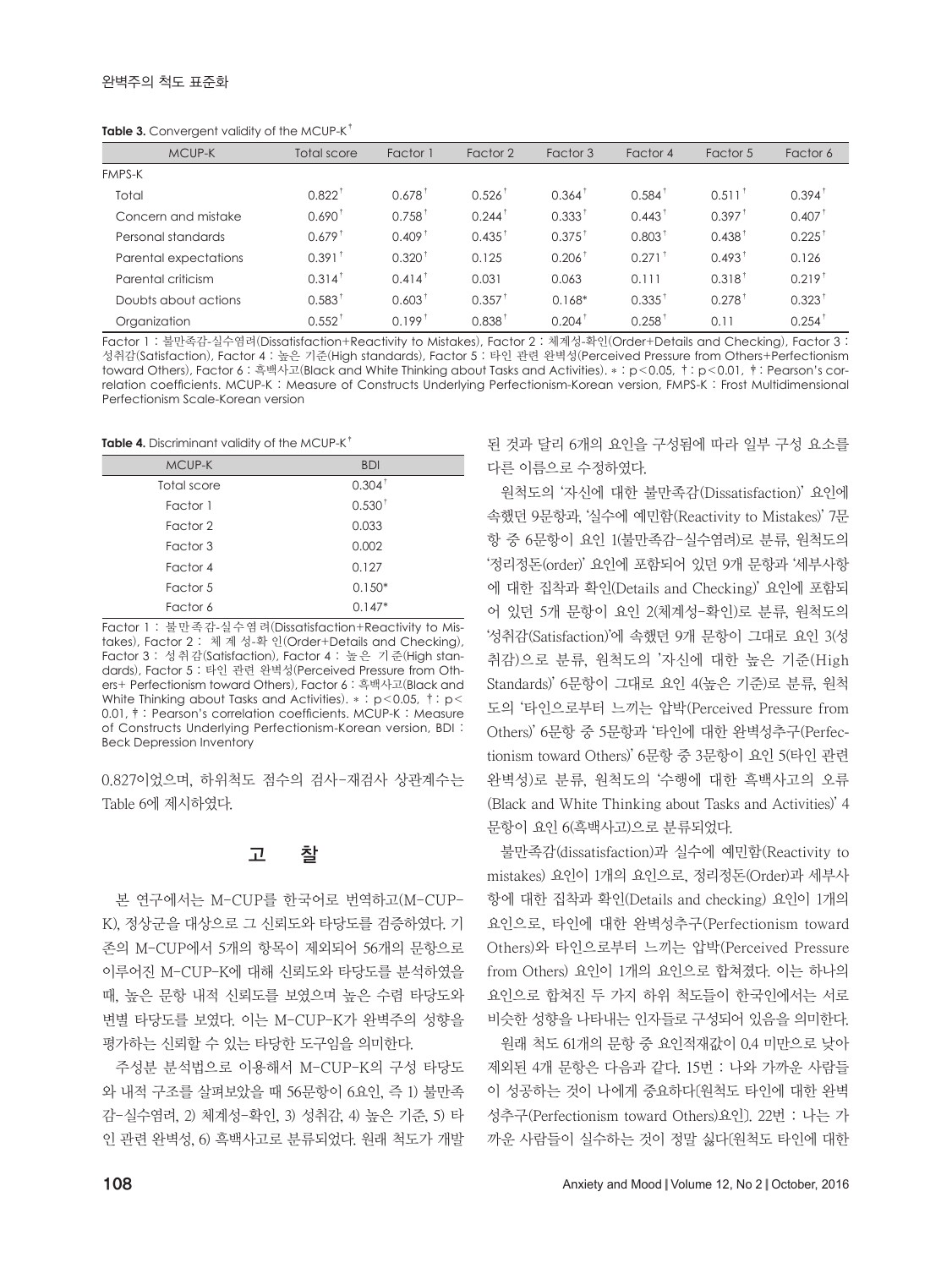| <b>Table 5.</b> Cronbach's a for MCUP-K total and subscale scores and correlations coefficients between them |  |
|--------------------------------------------------------------------------------------------------------------|--|
|--------------------------------------------------------------------------------------------------------------|--|

| MCUP-K                              | Total score              | Factor 1 | Factor 2 | Factor 3 | Factor 4 | Factor 5 | Factor 6 |
|-------------------------------------|--------------------------|----------|----------|----------|----------|----------|----------|
| Cronbach's a                        | 0.934                    | 0.899    | 0.913    | በ 899    | 0.887    | 0.872    | 0.935    |
| Correlation with MCUP-K total score | $\overline{\phantom{0}}$ | $0.770*$ | $0.701*$ | $0.514*$ | 0.666*   | 0.580*   | $0.497*$ |

Factor 1 : 불만족감-실수염려(Dissatisfaction+Reactivity to Mistakes), Factor 2 : 체계성-확인(Order+Details and Checking), Factor 3 : 성 취감(Satisfaction), Factor 4 : 높은 기준(High standards), Factor 5 : 타인 관련 완벽성(Perceived Pressure from Others+Perfectionism toward Others), Factor 6 : 흑백사고(Black and White Thinking about Tasks and Activities). Pearson's correlation. All, p<0.01. MCUP-K : Measure of Constructs Underlying Perfectionism-Korean version

| MCUP-K        | Total score          | Factor 1             | Factor 2          | Factor 3             | Factor 4             | Factor 5          | Factor 6          |
|---------------|----------------------|----------------------|-------------------|----------------------|----------------------|-------------------|-------------------|
| MCUP-K-retest |                      |                      |                   |                      |                      |                   |                   |
| Total         | 0.827                | $0.686^{\dagger}$    | $0.574^{\dagger}$ | $0.378$ <sup>†</sup> | $0.607$ <sup>†</sup> | $0.386^{\dagger}$ | $0.406^{\dagger}$ |
| Factor 1      | $0.649$ <sup>1</sup> | $0.841$ <sup>†</sup> | $0.196*$          | $0.296^+$            | $0.473^+$            | $0.298^{\dagger}$ | $0.259^+$         |
| Factor 2      | $0.557^+$            | $0.232*$             | $0.823^+$         | $0.201*$             | $0.261$ <sup>†</sup> | 0.079             | $0.222*$          |
| Factor 3      | $0.389^+$            | 0.172                | $0.266^{\dagger}$ | $0.693^+$            | 0.148                | 0.176             | 0.063             |
| Factor 4      | $0.562^+$            | $0.425^+$            | $0.275^{\dagger}$ | 0.19                 | $0.827$ <sup>†</sup> | $0.320^+$         | 0.188             |
| Factor 5      | $0.419^+$            | $0.337^+$            | 0.117             | 0.025                | $0.345^+$            | $0.640^+$         | 0.193             |
| Factor 6      | $0.406^{\dagger}$    | $0.364^+$            | $0.240*$          | 0.026                | $0.247*$             | 0.039             | $0.730^{\dagger}$ |

Factor 1 : 불만족감-실수염려(Dissatisfaction+Reactivity to Mistakes), Factor 2 : 체계성-확인(Order+Details and Checking), Factor 3 : 성취감(Satisfaction), Factor 4 : 높은 기준(High standards), Factor 5 : 타인 관련 완벽성(Perceived Pressure from Others+Perfectionism toward Others), Factor 6 : 흑백사고(Black and White Thinking about Tasks and Activities). \* : p<0.05, †: p<0.01, ‡: Pearson's correlation coefficients. MCUP-K : Measure of Constructs Underlying Perfectionism

완벽성추구(Perfectionism toward Others)요인〕. 31번 : 실수 했을 때, 나는 속상하다〔원척도 실수에 예민함(Reactivity to mistakes)요인〕. 37번 : 나는 항상 다른 사람들에게 높은 수 준의 업무를 원한다〔원척도 타인에 대한 완벽성추구(Perfectionism toward Others)요인〕. 또한 요인들 사이의 요인적재 값 차이가 미미하여 제외된 1개 문항은 다음과 같다. 6번 : 나는 사람들이 나에게 지나친 요구를 한다고 자주 느낀다.

어떤 임상 척도가 타당하기 위해서는 같은 내용을 평가하 는 다른 척도와는 높은 상관성(수렴 타당도)을, 다른 내용을 평가하는 척도와는 상대적으로 낮은 상관성(변별 타당도)을 보여야 한다. M-CUP-K의 타당도 결과를 살펴보면, M-CUP-K의 총점과 다른 대표적인 완벽주의 성향 척도인 FMPS-K의 총점과의 상관성은 유의하게 높았다(r=0.822, p<0.05). M-CUP-K와 FMPS-K의 하위척도들 사이의 상관 성을 살펴보면, M-CUP-K 불만족감-실수염려 하위 척도와 FMPS-K 실수에 대한 염려 하위 척도, M-CUP-K 체계성-확인 하위 척도와 FMPS-K 조직화 하위 척도, M-CUP-K 자신에 대한 높은 기준 하위 척도와 FMPS-K 개인적 기준 하위 척도, M-CUP-K 타인 관련 완벽성과 하위 척도와 FMPS-K 부모의 기대 하위 척도가 높은 상관성을 보였다. 즉, M-CUP-K와 FMPS-K에서 비슷한 증상을 평가하는 하 위척도들 간의 상관성이 다른 증상을 평가하는 하위척도들 간의 상관성에 비해 높았다. Agnes M. Stairs 등22의 연구에 서는 M-CUP 정리정돈 하위 척도는 FMPS 조직화 하위 척 도, M-CUP 실수에 예민함 하위 척도는 FMPS 실수에 대한 염려 하위 척도, M-CUP 불만족감 하위 척도는 FMPS 행위 에 대한 의심 하위 척도와, M-CUP 자신에 대한 높은 기준 하위 척도는 FMPS 개인적 기준 하위 척도, M-CUP 타인으 로부터 느끼는 압박 하위 척도는 FMPS 부모의 기대 하위 척 도와 유의한 상관성을 보였는데, 본 연구의 결과와 같은 소견 이었다.

M-CUP-K의 변별 타당도를 살펴보면, BDI로 측정한 비 특이적 우울 증상과의 상관성은 FMPS-K와의 상관성에 비 해 상대적으로 낮거나(r=0.147~0.530) 없었다. Agnes M. Stairs 등<sup>22</sup>의 연구에서는 Neuroticism-Extroversion-Openness Personality Inventory-Revised(NEO PI-R)이라는 척 도로 여러 영역의 성격 특성을 조사하고 세부 영역들과 M-CUP의 상관성을 통해 변별 타당도를 측정하였는데, 일관 된 상관성을 보이지 않았다. 본 연구에서는 BDI로 측정한 비 특이적 우울 증상이 M-CUP-K 하위 척도 중 특히 '불만족 감-실수염려' 척도와 상대적으로 높은 상관성(r=0.530, p< 0.05)을 보였다. Agnes M. Stairs 등<sup>22</sup>의 연구에서도 실수에 대한 예민함 하위 척도가 NEO PI-R 우울감 등과 높은 상관 성을 보였다(r=0.60, p<0.001), 이는 외국과 마찬가지로 우리 나라 사람들도 자신의 수행에 대한 불만족감과 실수에 대한 민감성이 높을 경우 그에 비례해서 우울감을 상대적으로 높 게 느끼고 있음을 의미한다. 이 하위 척도에 포함되는 항목 들이 '나는 자주 내가 되고 싶은 부류의 사람에는 못 미치는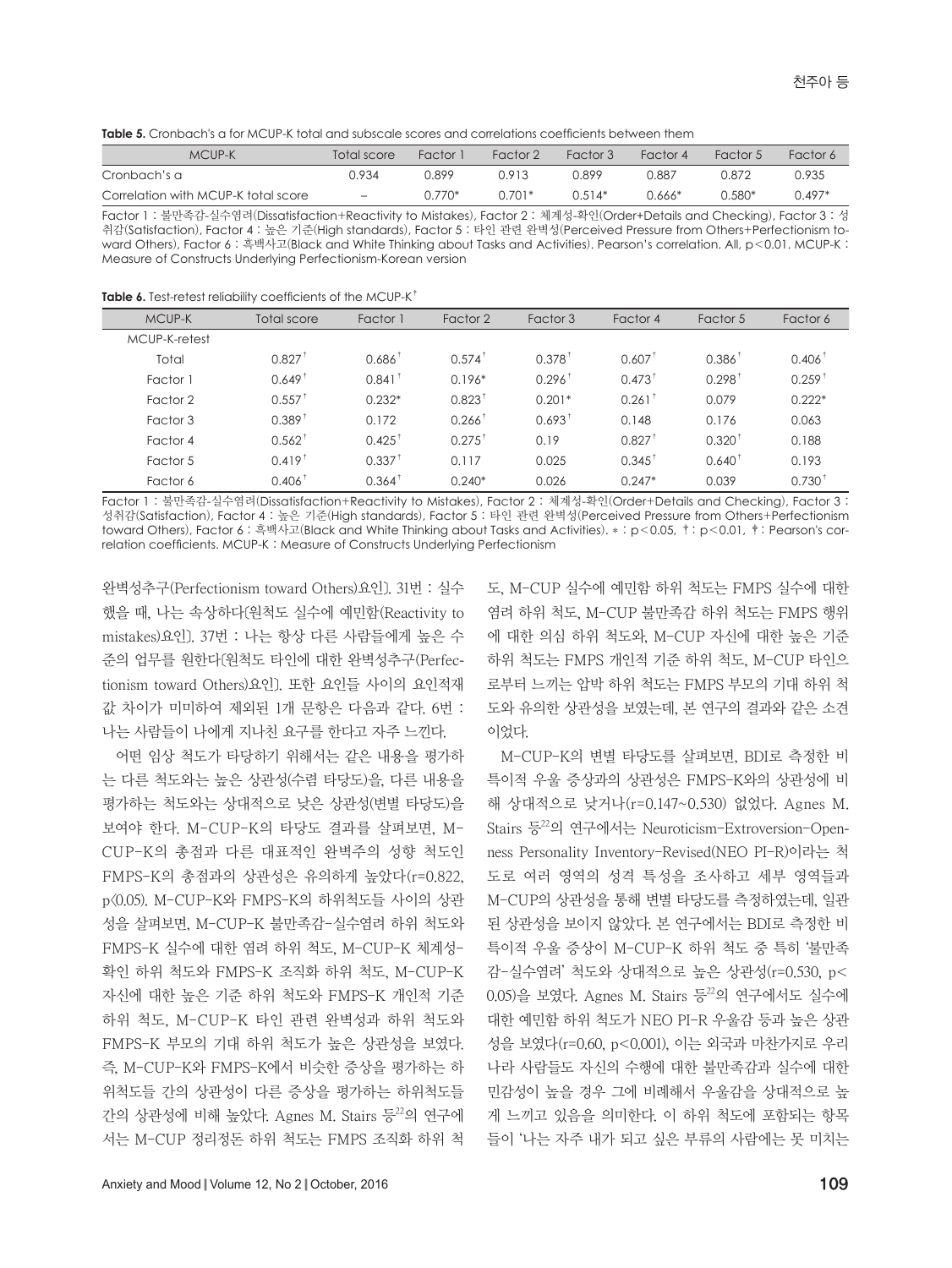것처럼 느낀다.', '나는 어떤 일을 완벽하게 하지 못하면 완전 히 실패자처럼 느껴진다.'와 같은 것임을 고려해 볼 때, 서열 의식이 강하고 경쟁에서 실수하는 것을 용납하지 않는 우리 나라 현대 사회의 분위기로 인해 실패했다는 느낌을 더욱 자 극하여 이차적으로 우울감을 높게 느끼게 할 가능성이 있다.

M-CUP-K의 신뢰도 결과를 살펴보면, 총점과 하위척도 의 내적 일관성은(Cronbach's α=0.872~0.935)는 원저자의 연 구 결과(0.790~0.960) 및 널리 사용되는 완벽주의 척도인 FMPS의 연구 결과(0.770~0.930)에 비해서도 유사하거나 높 았다. 검사-재검사 상관계수 상관계수(r=0.640~0.841)도 원 저자의 연구 결과(2~3주 후 ; r=0.63~0.86, 5~6주 후 ; r=0.64~0.80)와 유사하였으며, 요인 별(r=0.640~0.841) 및 총 점(r=0.827) 모두 신뢰할 만한 수준이었다.

이런 결과들을 종합해 볼 때, M-CUP-K 총점과 하위척도 들은 완벽주의 성향을 평가하는 타당한 지표라고 할 수 있다. 본 연구의 제한점으로는 연구대상에 섭식장애, 강박장애, 우울증, 불안장애 등의 질환군이 포함되지 않고 정상군으로 만 연구가 이루어졌다는 점을 들 수 있다. 추후 여러 질환의 환자를 대상으로 본 척도의 사용 가능성에 대한 연구도 필요 하겠다.

### 결 론

완벽주의 성향은 여러 가지 다른 성격적 특성을 포함하고 있어 이에 대한 다차원적인 접근이 필요함은 최근 여러 연구 들을 통해 논의되었으나, 이를 평가하는 도구가 여러 가지로 존재하고 종합적으로 평가할 수 있는 단일화된 도구는 부족 하였다. 최근 Agnes M. Stairs 등22이 자기-보고 형식의 단일 화된 완벽주의 성향 척도를 개발하였으며, 본 연구에서는 이 를 한국어로 번안하여 표준화하였다. 한글판 완벽주의 구성 척도는 적절한 수준의 내적 일치도, 수렴 타당도, 변별 타당 도 및 구성 타당도를 가지고 있었으며, 향후 우리나라에서 완 벽주의 성향에 대한 임상연구에 널리 사용될 수 있을 것으로 기대된다.

중심 단어:완벽주의 구성척도·완벽주의·타당도·신뢰도.

#### **REFERENCES**

- 1. Frost RO, Marten P, Lahart C, Rosenblate R. The dimensions of perfectionism. Cognitive Therapy and Research 1990;14:449-468.
- 2. Shafran R, Cooper Z, Fairburn CG. Clinical perfectionism: a cognitive-behavioural analysis. Behav Res Ther 2002;40:773-791.
- 3. Fairburn CG, Shafran R, Cooper Z. A cognitive behavioural theory

of anorexia nervosa. Behav Res Ther 1999;37:1-13.

- 4. Lilenfeld LR, Wonderlich S, Riso LP, Crosby R, Mitchell J. Eating disorders and personality: a methodological and empirical review. Clin Psychol Rev 2006;26:299-320.
- 5. Cassin SE, von Ranson KM. Personality and eating disorders: a decade in review. Clin Psychol Rev 2005;25:895-916.
- 6. Lilenfeld LR, Stein D, Bulik CM, Strober M, Plotnicov K, Pollice C, et al. Personality traits among currently eating disordered, recovered and never ill first-degree female relatives of bulimic and control women. Psychol Med 2000;30:1399-1410.
- 7. Sassaroli S, Lauro LJ, Ruggiero GM, Mauri MC, Vinai P, Frost R. Perfectionism in depression, obsessive-compulsive disorder and eating disorders. Behav Res Ther 2008;46:757-765.
- 8. Hewitt PL, Flett GL. Perfectionism in the self and social contexts: conceptualization, assessment, and association with psychopathology. J Pers Soc Psychol 1991;60:456-470.
- 9. Frost RO, Steketee G. Perfectionism in obsessive-compulsive disorder patients. Behav Res Ther 1997;35:291-296.
- 10. Frost RO, Steketee G, Cohn L, Griess K. Personality traits in subclinical and non-obsessive-compulsive volunteers and their parents. Behav Res Ther 1994;32:47-56.
- 11. Buhlmann U, Etcoff NL, Wilhelm S. Facial attractiveness ratings and perfectionism in body dysmorphic disorder and obsessivecompulsive disorder. J Anxiety Disord 2008;22:540-547.
- 12. Halmi KA, Tozzi F, Thornton LM, Crow S, Fichter MM, Kaplan AS, et al. The relation among perfectionism, obsessive-compulsive personality disorder and obsessive-compulsive disorder in individuals with eating disorders. Int J Eat Disord 2005;38:371-374.
- 13. Antony MM, Purdon CL, Huta V, Swinson RP. Dimensions of perfectionism across the anxiety disorders. Behav Res Ther 1998;36: 1143-1154.
- 14. Saboonchi F, Lundh LG, Ost LG. Perfectionism and self-consciousness in social phobia and panic disorder with agoraphobia. Behav Res Ther 1999;37:799-808.
- 15. Coles ME, Frost RO, Heimberg RG, Rheaume J. "Not just right experiences": perfectionism, obsessive-compulsive features and general psychopathology. Behav Res Ther 2003;41:681-700.
- 16. Hewitt PL, Flett GL, Sherry SB, Caelian C. Trait Perfectionism Dimensions and Suicidal Behavior;2006.
- 17. Alloy LB, Abramson LY, Walshaw PD, Gerstein RK, Keyser JD, Whitehouse WG, et al. Behavioral approach system (BAS)-relevant cognitive styles and bipolar spectrum disorders: concurrent and prospective associations. J Abnorm Psychol 2009;118:459-471.
- 18. Fairburn CG, Cooper Z, Doll HA, Welch SL. Risk factors for anorexia nervosa: three integrated case-control comparisons. Arch Gen Psychiatry 1999;56:468-476.
- 19. Fairburn CG, Welch SL, Doll HA, Davies BA, O'Connor ME. Risk factors for bulimia nervosa. A community-based case-control study. Arch Gen Psychiatry 1997;54:509-517.
- 20. Hewitt PL, Flett GL, Ediger E. Perfectionism and depression: longitudinal assessment of a specific vulnerability hypothesis. J Abnorm Psychol 1996;105:276-280.
- 21. Flett GL, Hewitt PL. Perfectionism: Theory, research, and treatment: American Psychological Association;2002.
- 22. Stairs AM, Smith GT, Zapolski TC, Combs JL, Settles RE. Clarifying the construct of perfectionism. Assessment 2012;19:146-166.
- 23. Hyun JW, Choi JH. The Effect of Perfectionism and Evaluative Threat on the Performance of Task. Korean Psychological Association Annual Conference 1992;1:463-472.
- 24. Lee YH, Song JY. A Study of the Reliability and the Validity of the BDI , SDS , and MMPI-D Scales. Korean Journal of Clinical Psychology 1991;10:98-113.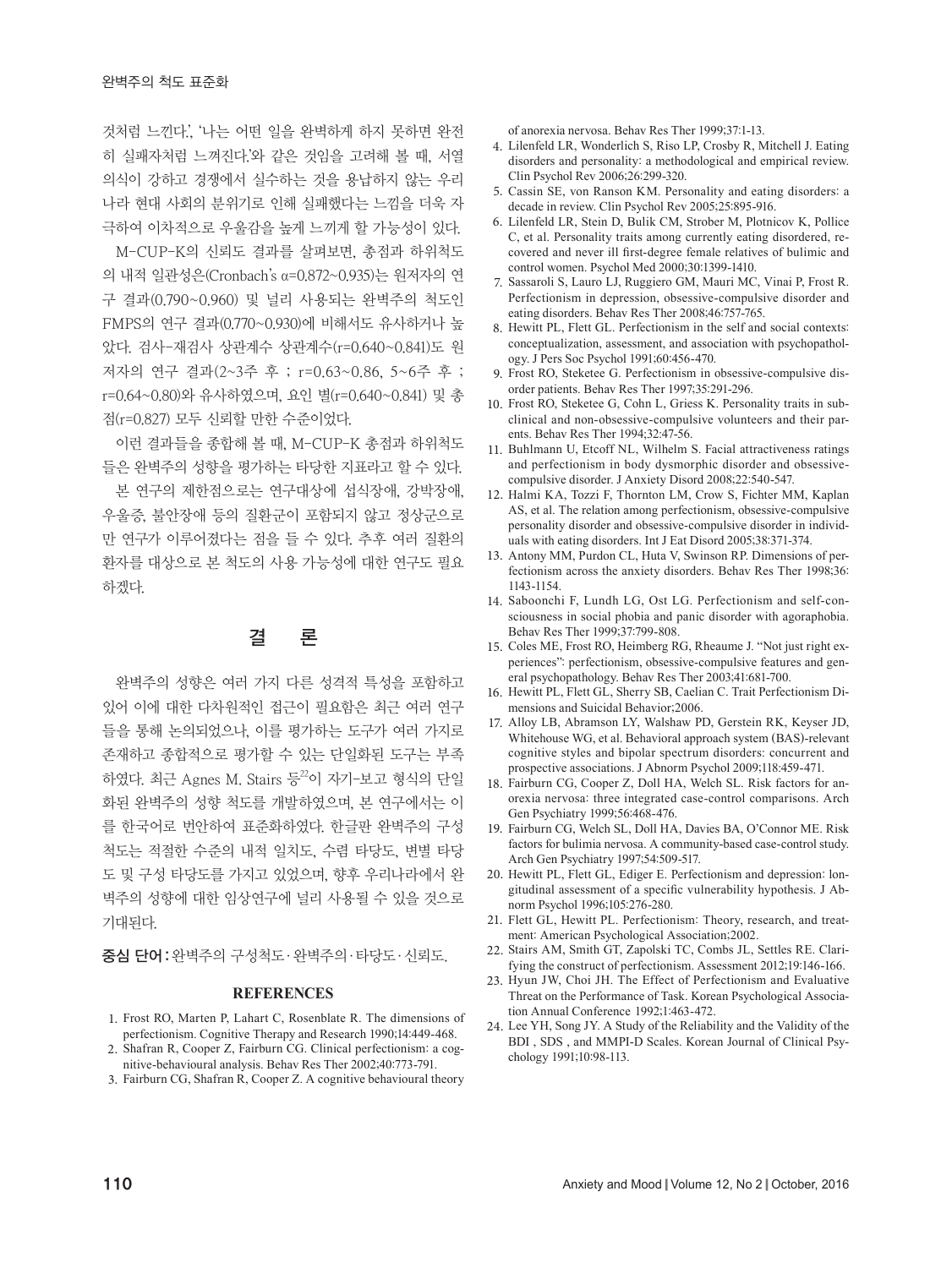

### 한국어판 완벽주의 구성 척도

M-CUP-K(Measure of Constructs Underlying Perfectionism-Korean version)

다음 사항을 주의 깊게 읽고 당신이 얼마나 동의하는지 또는 동의하지 않는지 가장 가까운 답을 고르시오.

|                |                                                | 매우<br>동의안함 | 어느정도<br>동의안함 | 보통임 | 어느정도<br>동의함 | 매우<br>동의함 |
|----------------|------------------------------------------------|------------|--------------|-----|-------------|-----------|
| 1              | 나는 스스로에 대한 기준이 높은 사람이다.                        |            |              |     |             |           |
| $\mathbf{2}$   | 나는 물건이 깔끔하게 정돈된 것이 좋다.                         |            |              |     |             |           |
| 3              | 나는 다른 사람들이 무슨 일이든 뛰어나게 해낼 것을 기대한다.             |            |              |     |             |           |
| 4              | 내가 무엇인가를 잘 하면 기분이 매우 좋다.                       |            |              |     |             |           |
| 5              | 나는 자주 나 스스로의 기준에 도달하지 못한다.                     |            |              |     |             |           |
| 6              | 깔끔함은 나에게 매우 중요하다.                              |            |              |     |             |           |
| $\overline{7}$ | 나는 실수가 없는지 확실히 하기 위해 자주 내 일을 꼼꼼히 확인한다.         |            |              |     |             |           |
| 8              | 나는 무엇인가를 완벽하게 해냈다고 느낄 때 매우 만족스럽다.              |            |              |     |             |           |
| 9              | 내가 한 일이 만족스럽게 느껴지는 경우는 거의 없다.                  |            |              |     |             |           |
| 10             | 사람들은 내가 완벽하기를 기대한다.                            |            |              |     |             |           |
| 11             | 나는 목표가 매우 높다.                                  |            |              |     |             |           |
| 12             | 물건은 항상 제자리에 놓여 있어야 한다.                         |            |              |     |             |           |
| 13             | 흔히 나는 실수한 것을 찾기 위해 내가 한 일을 여러 번 확인한다.          |            |              |     |             |           |
| 14             | 과제를 완수하면 나는 행복감을 느낀다.                          |            |              |     |             |           |
| 15             | 내가 아무리 잘해도. 나는 여전히 그보다 더 잘 할 수 있었을 텐데 라고 느낀다.  |            |              |     |             |           |
| 16             | 실수를 할 때 나는 기분이 정말 나쁘다.                         |            |              |     |             |           |
| 17             | 사람들은 나에게 완벽함을 기대한다.                            |            |              |     |             |           |
| 18             | 만약 완벽하게 할 수 없다면, 나는 그 일을 하지 않을 것이다.            |            |              |     |             |           |
| 19             | 나는 물건이 항상 순서대로 되어 있기를 바란다.                     |            |              |     |             |           |
| 20             | 일을 잘 했을 때 신이 난다.                               |            |              |     |             |           |
| 21             | 내가 최선을 다 해도 항상 부족하다고 느낀다.                      |            |              |     |             |           |
| 22             | 사람들은 내가 하는 모든 일에서 내가 성공하기를 기대한다.               |            |              |     |             |           |
| 23             | 일을 완벽하게 하지 못하느니 아예 하지 않는 편이 낫다.                |            |              |     |             |           |
| 24             | 나는 스스로에 대한 기준을 매우 높게 세우는 편이다.                  |            |              |     |             |           |
| 25             | 나는 물건이 항상 정리되어 있는 것이 좋다.                       |            |              |     |             |           |
| 26             | 나에게 중요한 사람들에 대한 기준이 높다.                        |            |              |     |             |           |
| 27             | 일을 잘 하는 것은 매우 보람 있다.                           |            |              |     |             |           |
| 28             | 사람들은 나에게 높은 수준의 성과를 기대한다.                      |            |              |     |             |           |
| 29             | 완벽하게 할 수 없다면 그 일을 하지 않을 것이다.                   |            |              |     |             |           |
| 30             | 나는 분명히 높은 기준을 가지고 있다.                          |            |              |     |             |           |
| 31             | '무엇인가를 하는 방식에 있어서, 나는 질서 정연하게 하는 것을 좋아한다.      |            |              |     |             |           |
| 32             | 나는 내가 한 것을 여러 번 확인하기 때문에 무엇인가를 하는데 시간이 오래 걸린다. |            |              |     |             |           |
| 33             | 내가 한 일은 대게 내 기준을 만족시키지 못한다.                    |            |              |     |             |           |
| 34             | 완벽하게 할 수 없다면 그 일을 하는 의미가 없다.                   |            |              |     |             |           |
| 35             | 나는 스스로에게 높은 수준의 성과를 기대한다.                      |            |              |     |             |           |
| 36             | 나는 매우 깔끔한 사람이 되려고 애쓴다.                         |            |              |     |             |           |